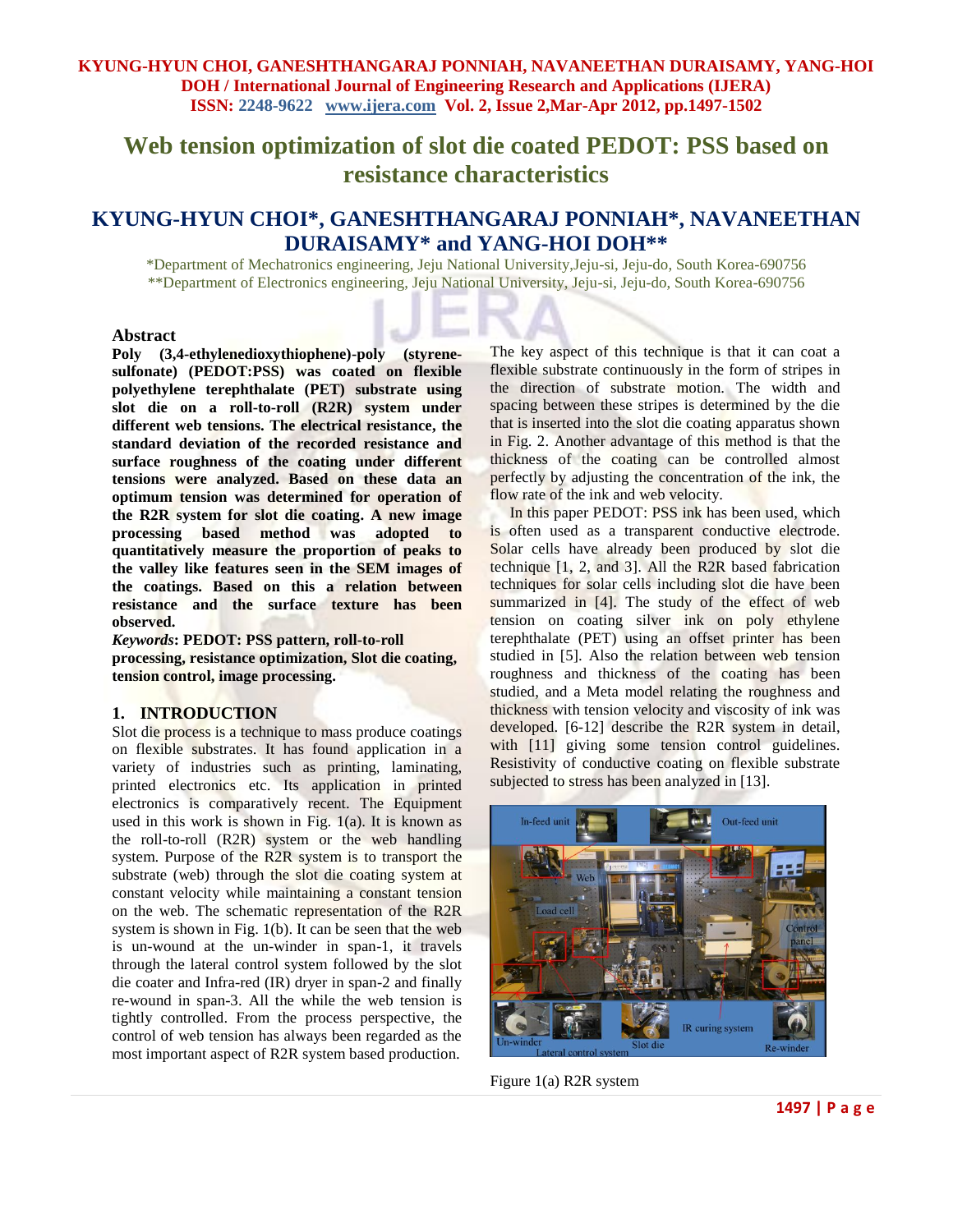

Figure 1(b) Schematic representation of slot die coating system

 In material science image processing techniques have been applied to automatically identify and quantify features that are of interest seen under optical microscope or SEM images [14]. It is also useful when image quality has to be improved for distinguishing the features of the image better [15]. Some of the ideas of image thresholding are discussed in [14,16].



Figure 2(a) Front view of slot die; (b) View of slot die lips and the tip of the die

 In this paper the sheet resistance of PEDOT: PSS coating has been studied with respect to change in web tension during processing. Similar study in offset printing has revealed that the change of web tension has a significant effect on the interaction between the web and the ink [5]. There is a need for a study that relates web tension to sheet resistance in slot die coating, as sheet resistance is the ultimate performance measure of a conductive coating/electrode in a printed device not thickness or roughness. This paper addresses this need by printing the conductive polymer PEDOT: PSS on a PET substrate using slot die coating with the web being maintained at various tensions. During this study image processing techniques have been used to enhance the insight into the electrical properties of the conductive coating.

## **2. MATERIALS AND METHODS 2.1. Formulation of PEDOT:PSS ink**

Formulation of PEDOT: PSS ink was done by using 3:2 ratio of PEDOT:PSS diluted with isopropyl alcohol and continuously shaken for 5 h using a mechanical shaker. The obtained solution was kept undisturbed for half a day and the clear solution is separated by decantation and then filtered using polymeric filter to achieve homogeneous dispersion. The viscosity and conductivity of formulated ink were found to be 125 *mPa.s* and 7.00 *mS/cm* respectively.



Figure 3 Photograph of PEDOT: PSS coated on PET substrate using slot die process.

### **2.2 Web Handling System and Slot Die**

The web handling system along with the slot die is shown in Fig. 1. R2R system transports the PET substrate from the un-wind section to the re-wind section through the slot die. The width and thickness of the PET substrate are 120 mm and 0.1 mm, respectively. The slot die used for this experiment is shown in figure 2. It has a die that allows printing of patterns 3 mm wide and 2 mm apart. This die enables us to make 16 such parallel patterns as shown in Fig. 3. The ink from a positive displacement pump is pumped at a constant rate into the slot die setup. Slot die is a precisely machined ink dispensing unit that issues ink onto the web moving underneath it. It is widely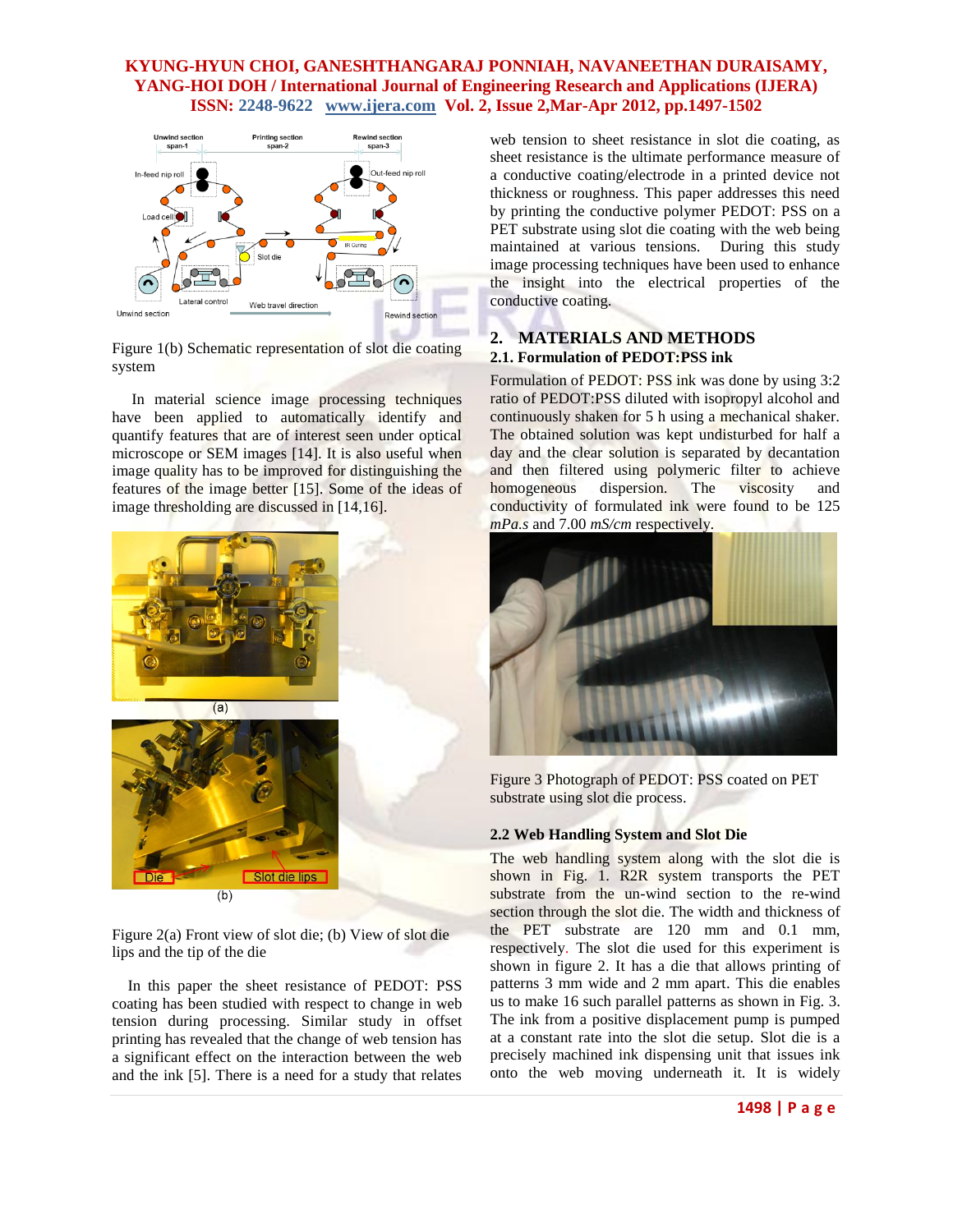preferred because of the simplicity of the whole process and because it is a non-contact process.



Figure 4 Resistance vs. tension plot.



Figure 5(a) Mean resistance vs. tension.



Figure 5(b) Standard deviation of resistance vs. tension.

#### **3. EXPERIMENT DESIGN**

The objective of the experiment is to understand the relation between the web tension and the resistance of

PEDOT: PSS ink coated on PET substrate for a constant flow rate of ink flowing into the slot die. For this purpose the flow rate of positive displacement pump is kept constant at 13.3 ml/min*.* Typically there is a lower limit below which the coating is non-uniform, the set flow rate was just above this value and was arrived at by iteratively raising the flow rate from zero. The velocity of the web was maintained at 0.012 m/s*.*  During the initial adjustments to achieve a uniform coating the web tension was set at 5 N. This value is the minimum stable tension capability of the R2R system. Also it is important to maintain the minimum possible tension during the processing stage as subsequent removal of tension is bound to cause contraction of the web. Once steady state coating is achieved the web tension is incremented in steps of 2.5 N up to a maximum of 20 N. The amplitude of noise in the tension is less than of 0.5 N. This noise value tends to be a constant for all set tensions. Soon after the slot die coating, the web enters IR curing unit maintained at 120  $\mathrm{C}$ .



Figure 6 Surface roughness vs. tension

#### **4. Results and discussion 4.1. Resistance**

The results from the experiments were analyzed with respect to the resistance of the coating. The sheet resistance was measured for each of the samples that were obtained by operating the R2R system at the 7 different tensions. Resistance was measured using the four point probe at different locations on the surface of the pattern and the plotted as shown in fig. 4 and it revealed significant changes with respect to tension. To interpret this data, statistical techniques were used and the mean (μ) and standard deviation (σ) of resistance corresponding to each tension is found and plotted in Fig.5 (a) and (b) respectively. Statistically  $\sigma$  is a measure of the variation about the mean. The resistance range μ  $\pm 3\sigma$  will account for 99.7% of the sampled population. Therefore it can be a useful tool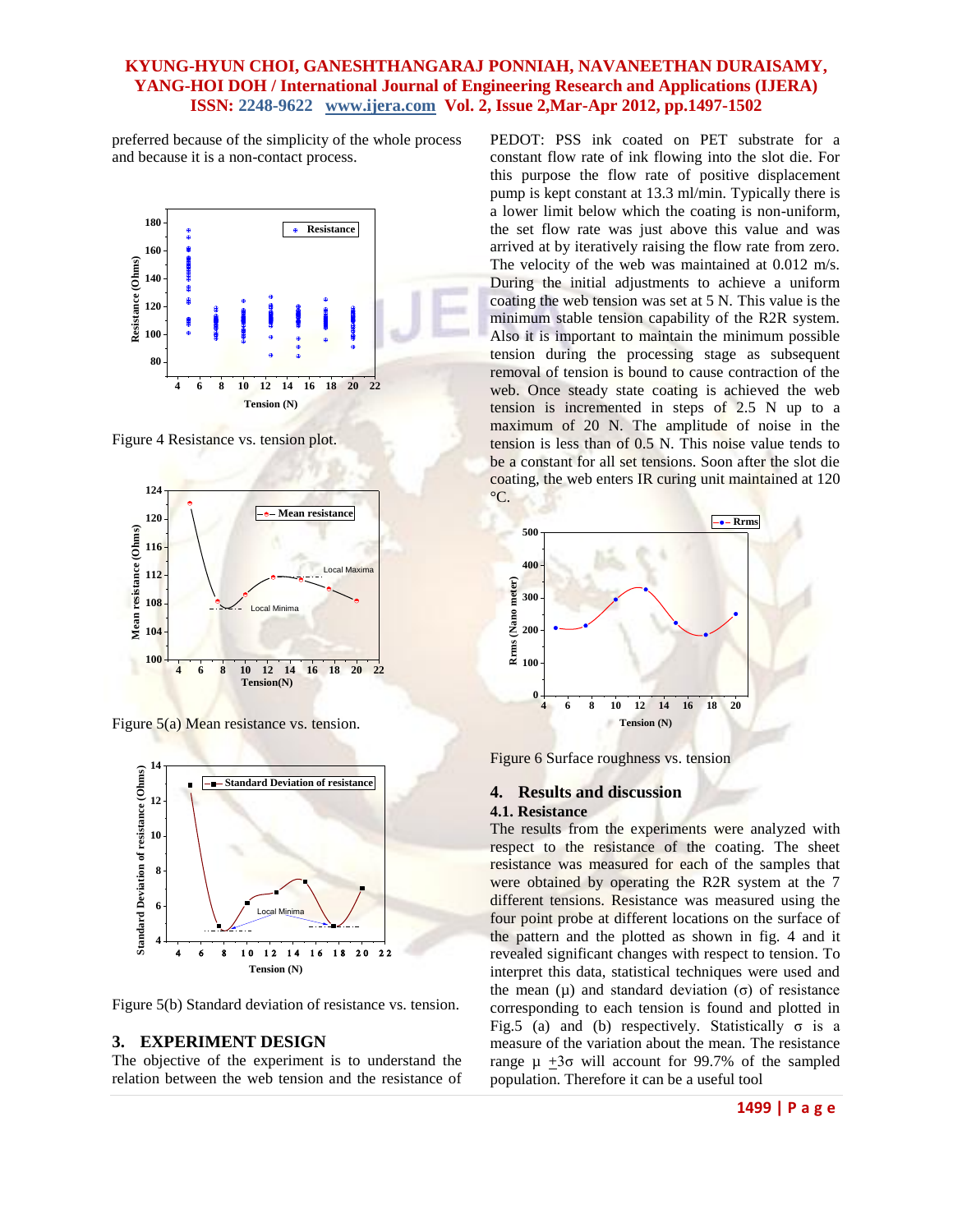

Figure 7 SEM images of coatings made at different tensions: (a)Tension=5N; (b)Tension=7.5N; (c)Tension=10N; (d)Tension=12.5N;(e)Tension=15N;(f)Tension=17.5N; (g)Tension=20N; Image processing:(h) SEM image of a sample at 40000x magnification;(i) Frequency histogram of the image(j) Thresholding process, red pixels indicate peak, while black pixels indicate valley;(k) Black and white image after thresholding.

to optimize the tension to achieve desired pattern resistance.

 From Fig.5 (a) and (b) the relation between tension and resistance and standard deviation of resistance were

found to be highly nonlinear. As seen in Fig. 5(a) the resistance first decreased as tension was increased from 5 N and reached local minima at around 8 N. From 8 N onwards the resistance increased and reached local maxima at around 12 N and decreases till 20 N. When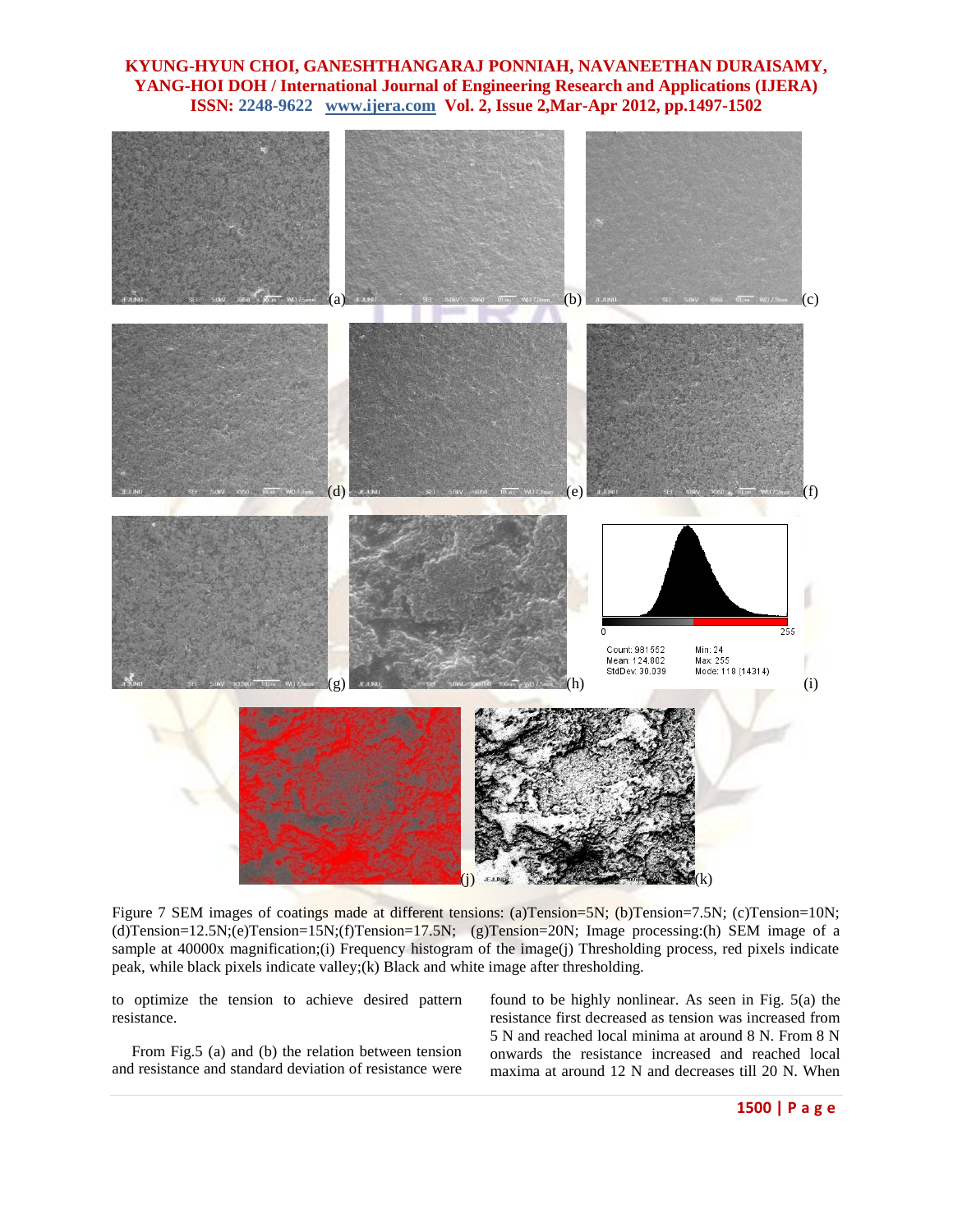examining the standard deviation of resistance in Fig. 5(b), it can be seen that there are two local minima; one at 8 N and the other at 17.5N. The quality of a conductive coating can be determined using two criteria. First, conductive electrodes should have the least possible resistance. Second, the resistance should be as consistent as possible. Standard deviation is a good measure of consistency. The lesser the standard deviation lesser is its variation about the mean resistance. There are two local minima points in the standard deviation plot and 8 N is the optimum tension for the process, because it coincides with the minima of the web resistance. There may be other optima if tests were done at higher tensions as is evident from the highly non-linear relation of resistance and the standard deviation of resistance with the web tension. But it is always advisable to apply the least possible tension while printing on a flexible substrate as the internal stresses is also bound to increase with tension. Following the above optimum tension it should be possible to make coatings with a resistance of  $107 +$  $13.5$  Ω.



Figure 8 Peak to valley ratio vs. web tension

#### **4.2. Surface characterization**

In view of the considerable variation observed in resistance it is worthwhile to study the surface and microstructure of the coating. It has been reported that surface forces between the web and ink are affected by tension [5]. These should inevitably have an effect on the surface roughness as shown in Fig. 6.

 Image processing techniques can be used to find quantitative measure of features that are recognizable on an image by human eyes. Fig.  $7(a)-(g)$  show the scanning electron microscope (SEM) image of the coating made under different tension. Fig. 7(h) is one of those images examined closely. The histogram of the

image can be seen in Fig. 7(i). It can be distinctly seen that there are smooth valleys in darker shade and peaks that have a mesa like structure which are somewhat rough and brighter. For convenience we shall refer to these formations as valleys and peaks respectively. In this paper image processing techniques will be used to quantitatively measure the influence of peak like features that are seen on the surface of the PEDOT:PSS coating. The SEM images were gray scale images. This means that the image was made up of pixel units that represent brightness of a point on a scale of 0-255. Thresholding is a process whereby the gray scale image can be converted into a black and white image by setting a threshold value such that all the pixels within this threshold were converted to a brightness of 0, and the remaining were converted to a brightness of 255. As seen in Fig. 7(j), the threshold of the image in Fig. 7(h) was adjusted such that all the peaks and valleys were separated. The peaks can be seen in red color while valleys are black in color. After the thresholding process the final black and white image looks as can be seen in Fig. 7(k). Now the pixels corresponding to the peaks and valleys can be easily counted. Each pixel contributes to the area of the image, thus the number of pixels in a feature was directly proportional to the area of that feature. Here a new term is defined, called the peak to valley ratio given as follows:

### *η= Number of pixels corresponding to peak / Number of pixels corresponding to valley ………..(1)*

The same process was repeated for all the images in Fig. 7(a)-(g) and their  $\eta$  values were calculated. The plot between the peak to valley ratio and web tension was as shown in Fig. 8.

Comparison of the plot of peak to valley ratio (*η*) and resistance against tension suggests a strong relation between the two as they show similar trends. Comparing Fig.  $5(a)$  and 8, it can be said that the as tension is increased from 5 N to 7.5 N, both *η* and the resistance values decreased followed by a rise. Also in the range 12 N to 22 N both values fall steadily. Thus it can be said that *η* is a function of tension. And *η* has a strong contribution to the resistance. Heuristically it can be stated that as peak features increase the resistance also increases and that peaks probably don't or contribute to a lesser extent to the conduction of electrons compared to the valleys.

#### **5. CONCLUSIONS**

In this paper PEDOT:PSS is coated on PET substrate using slot die coating. During the coating process the flow rate of ink and web velocity were kept constant